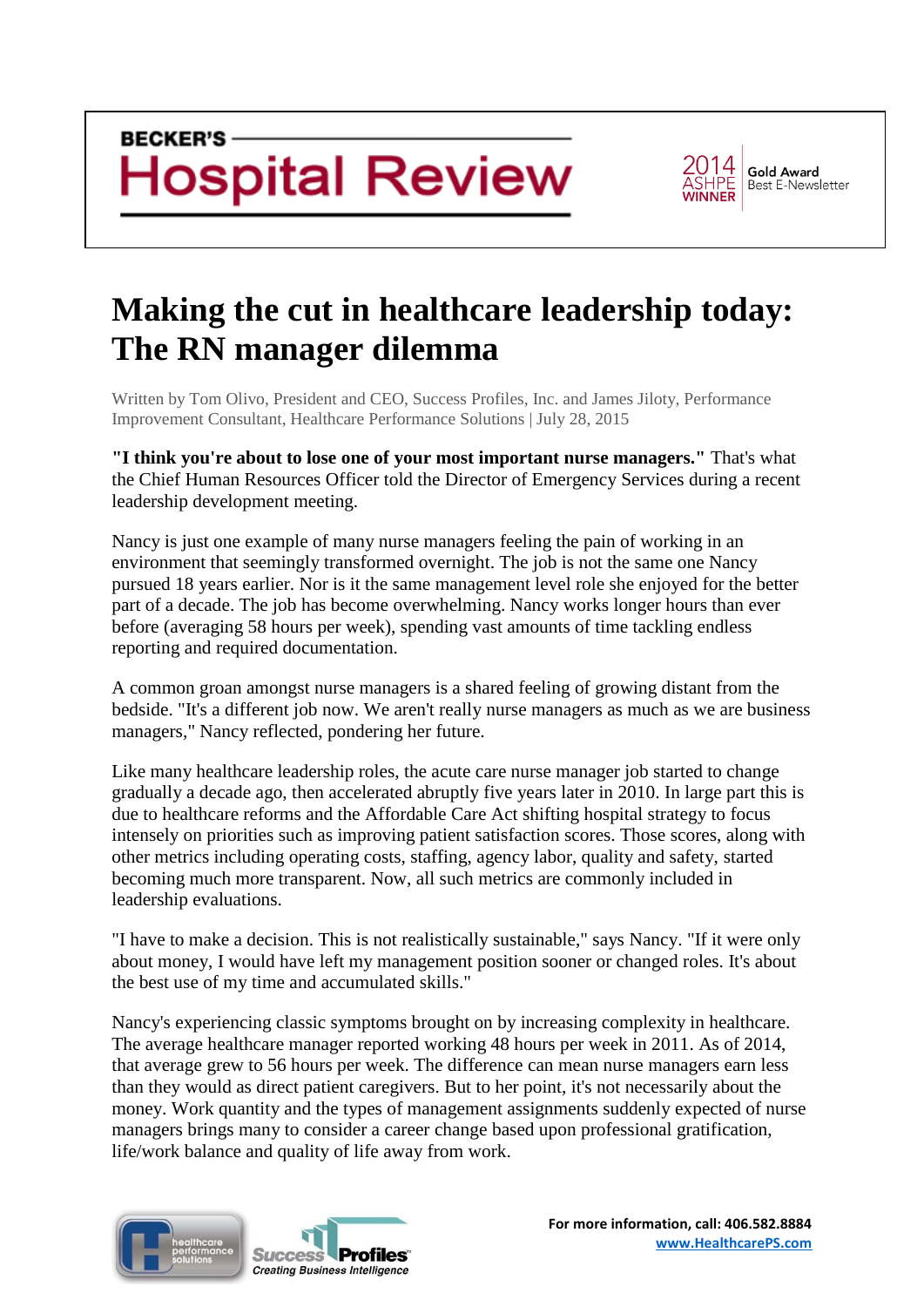Nancy's frustration is common among nurse managers and all healthcare leaders. They are doing more work with fewer resources. It is a mistake for hospitals and health systems to believe these situations can be addressed on a case by case basis – restructuring management, moving a person here, or changing job duties there. This is a systemic problem. The latest data measuring healthcare leadership role-complexity through 2014 suggests we have reached a tipping point where more experienced leaders are struggling than succeeding. However you differentiate leadership performance, whether it is by meeting organizational pillars or defined critical measurements, any categorization ultimately reveals who is excelling, succeeding, struggling, or failing. Standard leadership performance definitions are as follows:

**Excelling:** High-achieving talented performer who consistently hits and/or exceeds all major outcome measures.

**Succeeding:** Consistent performer who consistently hits most outcome measures. **Struggling:** Inconsistent performer who sometimes misses outcome measures. **Failing:** Rarely meets expectations and is missing most or all outcome measures.

## **Struggling to Succeed**

For a fairly long period complexity was manageable for healthcare leaders. Being a healthcare leader meant working in a relatively predicable environment of complexity. Solid, long-tenured, experienced and skilled nurse managers historically could get by with the same level of performance each year. Over 80 percent of healthcare leaders were succeeding as recently as 2009 to 2011, according to research conducted by Success Profiles, Inc. More recent trends confirm what Nancy has begun to experience. Success was becoming more difficult to attain. By 2013, the healthcare industry approached a critical inflection point. **Approximately 42 percent of leaders were struggling and only 58 percent succeeding.**

Using A, B, C, and D categories of leadership effectiveness, a majority of healthcare leaders (50% to 60%) perform at the "B" levels (Figure 1). Collectively, the rate at which B+, B, and B- level leaders are now struggling has increased 169 percent over the past four years (Chart 1).

| <b>Performance Level</b> | <b>Assessment Score</b> | <b>Percentile Rank</b> |
|--------------------------|-------------------------|------------------------|
| $A+$                     | 26.88                   | 99%                    |
|                          | 24.00                   | 84%                    |
| $B +$                    | 22.43                   | 69%                    |
| B                        | 20.75                   | 50%                    |
| $B -$                    | 18.83                   | 31%                    |
|                          | 16.67                   | 16%                    |
|                          | 10.33                   | 1%                     |

*Figure 1: Percentile ranks of leaders at each level of performance. Results based on leadership assessments of over 10,540 leaders conducted by Success Profiles, Inc.*

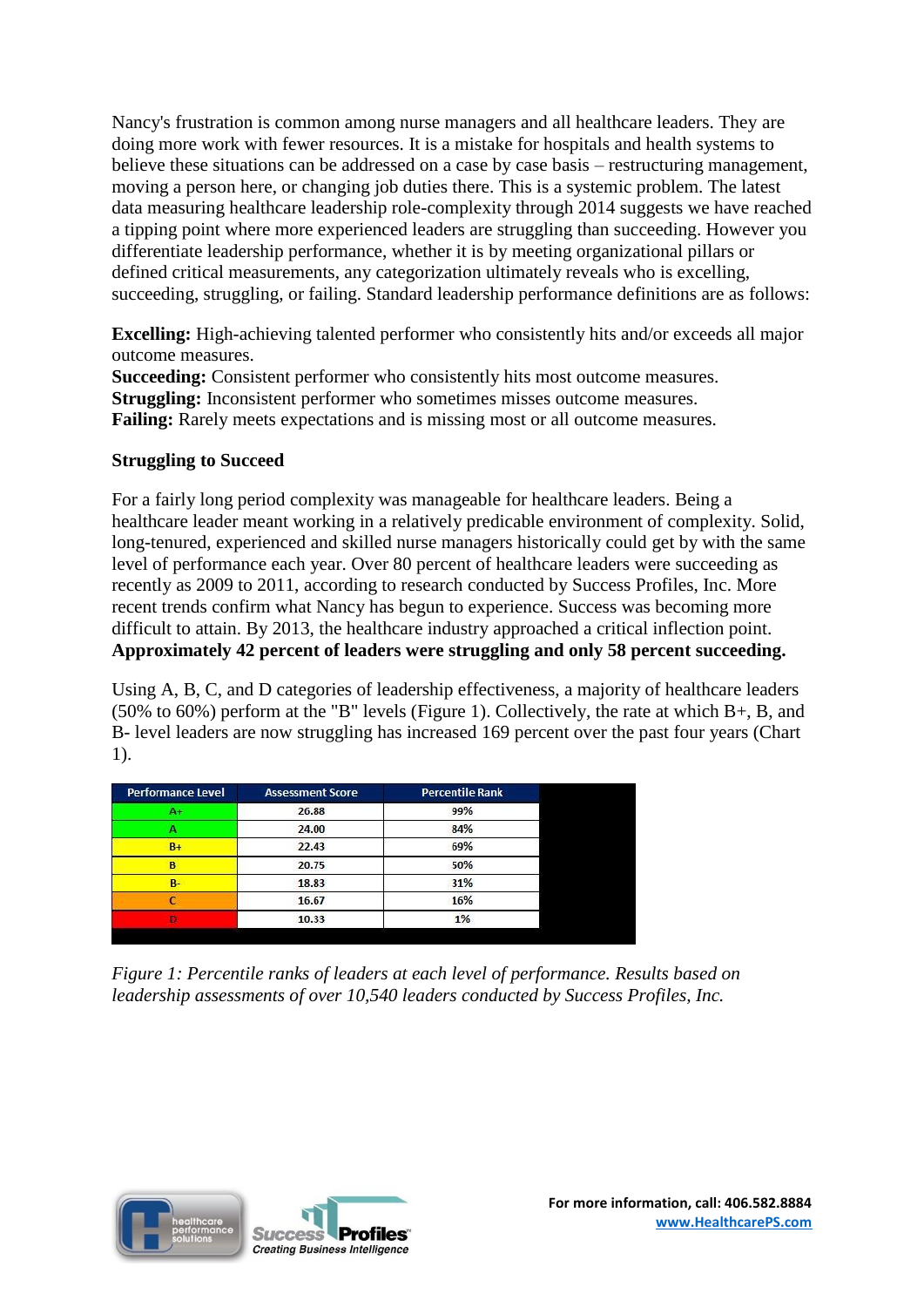

*Chart 1: All "B" level leaders/managers (includes B+, B and B-).*

There is some good news because analyzing "the average B leader" doesn't reveal the complete picture. At the B+ level of effectiveness, the rate of struggling may have finally peaked (Chart 2). Currently, only 1 out of 4 B+ level leaders struggles to succeed. B+ level leaders have adapted to the increased complexity.



How are they managing? B+ level leaders tend to be "classic overachievers." Their success in this complex work environment is likely the result of pure work ethic and heroic effort. They see others begin to struggle and instinctively do more. They are sufficiently results driven to do what it takes to avoid poor to failing performance. How much longer can they endure the pain? It's difficult to say.

Next, consider average "B level" leaders, like Nancy. Between 50 and 60 percent of management in a typical healthcare organization measures at the "B level." Nurse Managers like Nancy currently struggle **approximately 51 percent of the time**. This rate taxes the overachievers and is unsustainable across any health system.

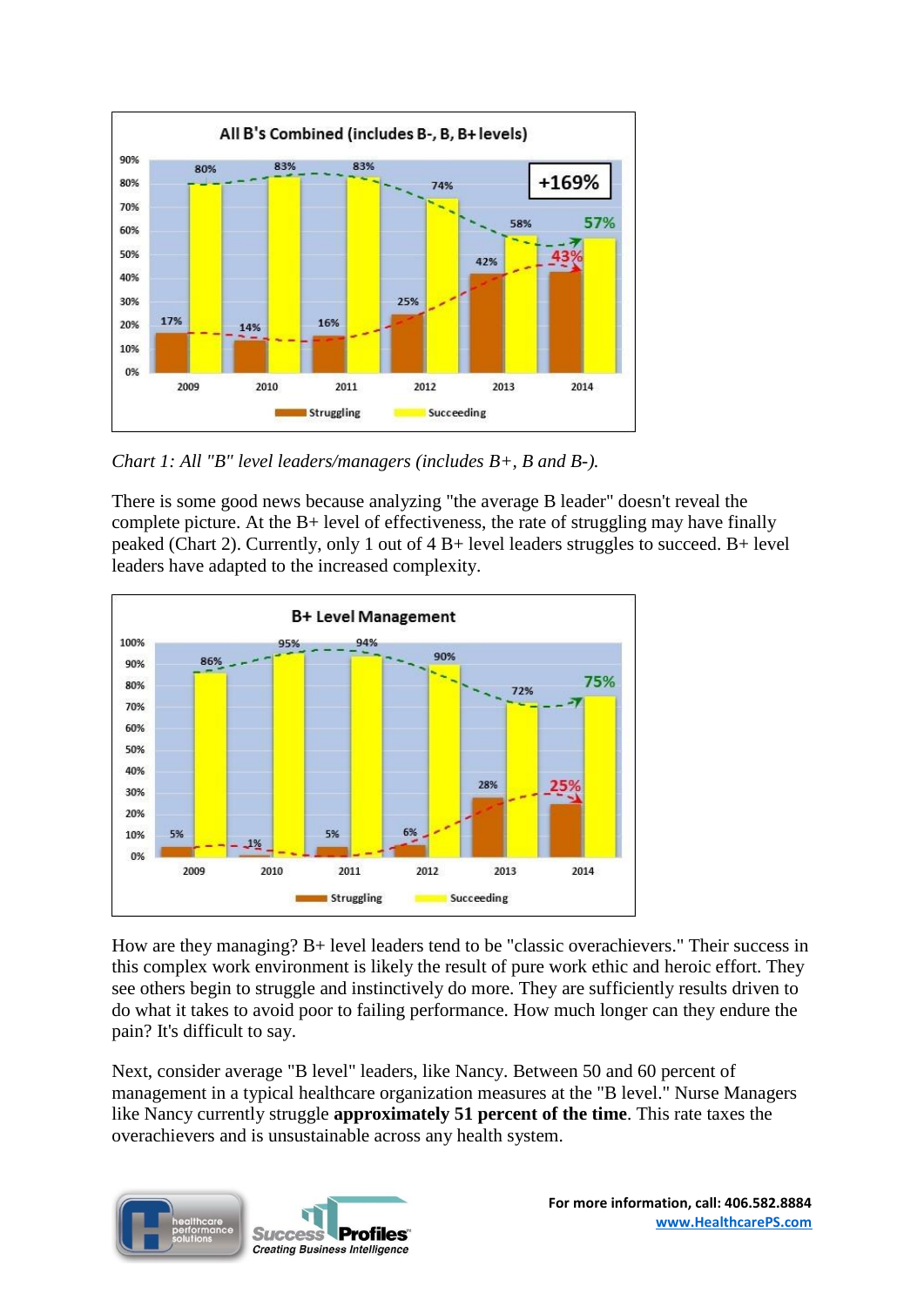During the 2009-2011 period, average B level leaders only struggled 16 percent of the time (Chart 3). Increased documentation, hours required using electronic medical records (EMR), troubleshooting EMR problems, and physician relations only add complexity to nurse manager roles.





It is fair to say healthcare organizations lacking the ability to differentiate leadership effectiveness are facing acute pain with this single largest cohort of leaders. As a group, B level leaders demonstrate good leadership attributes in a semi-consistent manner. Knowledge, experience and technical skill is not enough by itself for B level leaders to succeed. Mature and sophisticated management appointment practices must evolve and talent management strategies are now past due.

The latest alert is understanding the steep challenges that B- level managers face. According to the most recent data, B- level leaders currently struggle an astounding **79 percent of the time**. This rate drastically increased from only 31 percent in 2009 (Chart 4).

With 79 percent of this group now struggling, most leaders are feeling significantly in over their heads. B- Level leaders constitute approximately 12 percent of the entire population of leaders. They have been feeling in over their heads since at least 2012 when the percentage of leaders struggling first outnumbered the percentage of leaders succeeding. This trend for Blevel leaders visually mapped a significant crossroads for healthcare organizations and has crept in to now impact a majority of the B level leaders in the same way.

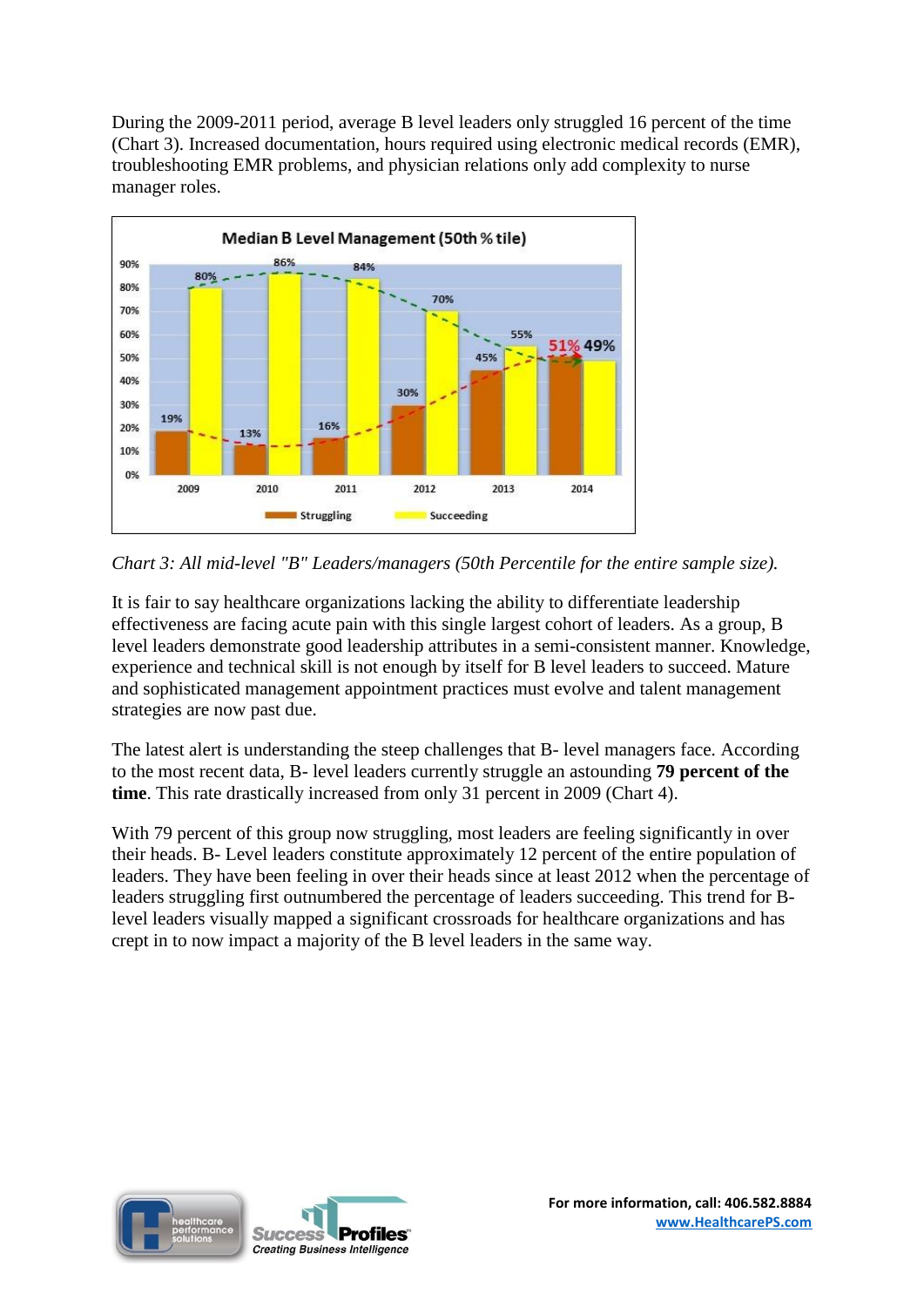

*Chart 4: All "B-" level leaders/managers.*

## **Keeping your nurse managers**

Nancy feels the pressure. She has drawn insightful conclusions many hospitals have yet to reach as an organization. What is the best use of her time and skills? Organizations should use the same question to guide leadership appointment practices and development strategies. What does this latest research mean for Nancy and her organization?

- Tenure, experience and technical skills are overrated and create bias when measuring management effectiveness. Use relevant performance measures to get the right people in the right roles.

- Collaborate. Address complexity. Make it an imperative to ratchet up leadership talent and ability to the next level. Learn from what the best organizations and leaders are doing (internally and externally).

- Expect Leadership Development. Leadership academies, formal mentoring, and peer groups are types of development programs above average organizations provide. Absent such opportunities, leaders are at a disadvantage.

- Be Coachable. Struggling leaders must recognize their level of effectiveness. Leaders must want to constantly improve – at every level.

- Don't leave people in roles where they are in over their head and struggling. The odds of them turning around performance is unlikely.

Complexity in healthcare leadership will continue to be measured and assessed. The symptoms experienced will be manifested throughout leadership roles. Particularly for Nurse Managers, future trends will be closely examined and reported as will evidence of costeffective strategies helping struggling leaders turn the corner and find success in their leadership role.

**Profiles**